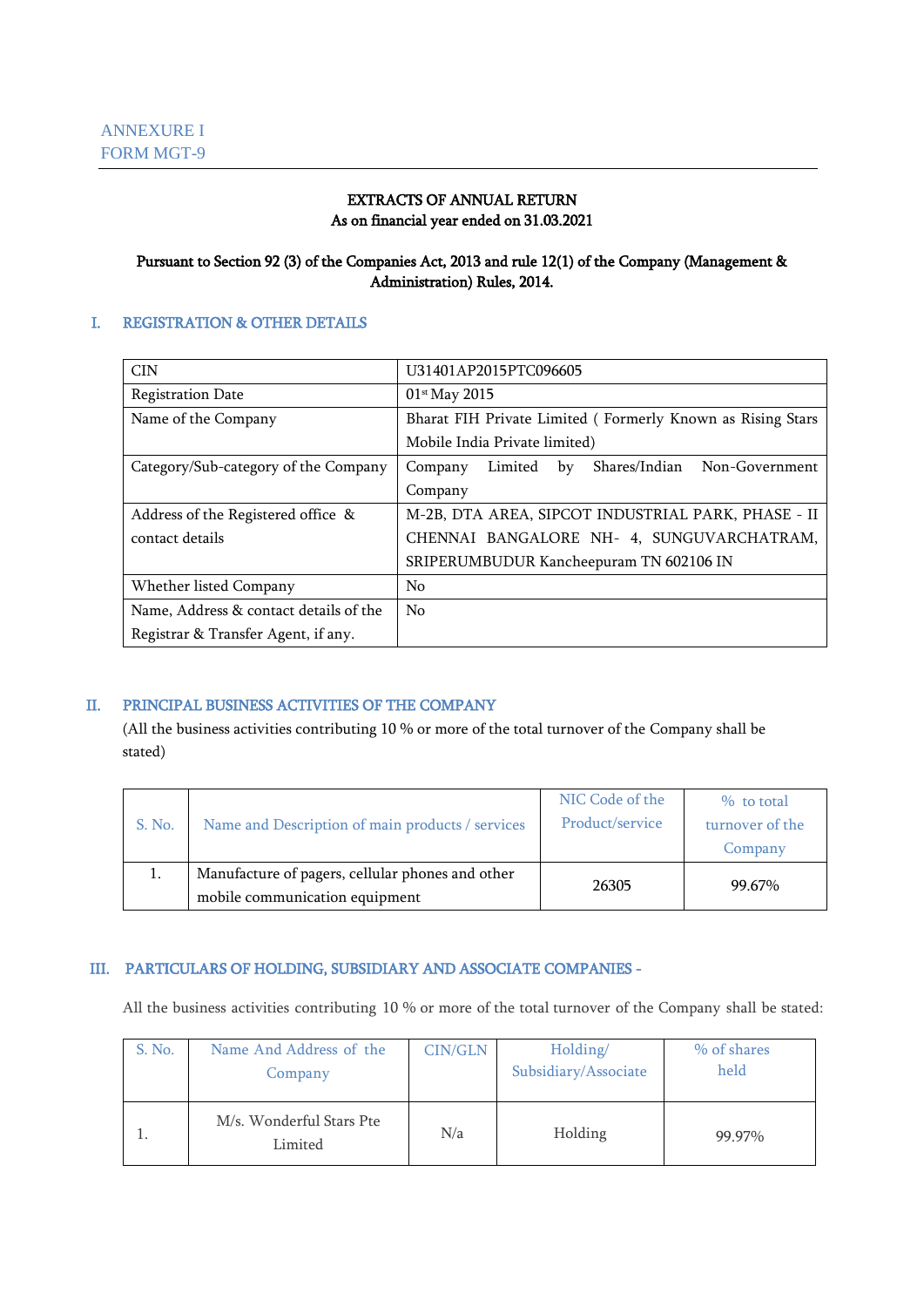# VI. SHARE HOLDING PATTERN (Equity Share Capital Breakup as percentage of Total Equity)

# Category-wise Share Holding

| Category of<br>Shareholders                  |                          | No. of Shares held at the beginning of the year |                          |                                  | No. of Shares held at the end of the year |                          |                          |                          | $\frac{0}{0}$<br>Change  |
|----------------------------------------------|--------------------------|-------------------------------------------------|--------------------------|----------------------------------|-------------------------------------------|--------------------------|--------------------------|--------------------------|--------------------------|
|                                              | Demat                    | Physical                                        | Total                    | $%$ of<br>Total<br><b>Shares</b> | Demat                                     | Physical                 | Total                    | $%$ of<br>Total<br>Share | during<br>the<br>year    |
| A. Promoters                                 |                          |                                                 |                          |                                  |                                           |                          |                          |                          |                          |
| $(1)$ Indian                                 |                          |                                                 |                          |                                  |                                           |                          |                          |                          |                          |
| a) Individual/HUF                            | $\overline{\phantom{a}}$ | $\overline{\phantom{a}}$                        | ÷,                       | ÷,                               | $\frac{1}{2}$                             | $\bar{a}$                | $\overline{\phantom{a}}$ | $\overline{\phantom{a}}$ | $\overline{\phantom{a}}$ |
| b) Central Govt                              | $\equiv$                 | $\bar{a}$                                       | $\bar{a}$                | $\overline{\phantom{a}}$         | $\frac{1}{2}$                             | $\overline{\phantom{a}}$ | $\bar{a}$                | $\overline{\phantom{a}}$ | $\overline{\phantom{a}}$ |
| c) State Govt(s)                             | $\bar{\phantom{a}}$      | $\overline{a}$                                  | $\sim$                   | $\overline{a}$                   | L.                                        | $\sim$                   | $\sim$                   | ÷.                       | $\overline{a}$           |
| d) Bodies Corp.                              | $\overline{\phantom{a}}$ | $\overline{\phantom{a}}$                        | ÷,                       | ÷,                               | $\overline{a}$                            | $\overline{\phantom{a}}$ | $\overline{\phantom{a}}$ | $\overline{a}$           | $\bar{a}$                |
| e) Banks / FI                                | $\overline{\phantom{a}}$ | $\overline{\phantom{a}}$                        | $\overline{\phantom{a}}$ | $\overline{\phantom{a}}$         | $\frac{1}{2}$                             | $\overline{\phantom{a}}$ | $\bar{a}$                | $\overline{\phantom{a}}$ | $\equiv$                 |
| f) Any other                                 | $\equiv$                 | $\overline{\phantom{a}}$                        | ÷,                       | ÷,                               | $\frac{1}{2}$                             | $\overline{\phantom{a}}$ | $\equiv$                 | $\frac{1}{2}$            | $\overline{\phantom{a}}$ |
| $(2)$ Foreign                                |                          |                                                 |                          |                                  |                                           |                          |                          |                          |                          |
| (a) NRI Individuals                          | $\overline{\phantom{a}}$ | $\overline{\phantom{a}}$                        | ÷,                       | $\overline{\phantom{a}}$         | $\frac{1}{2}$                             | $\overline{\phantom{a}}$ | $\bar{\phantom{a}}$      | $\overline{\phantom{a}}$ | $\overline{\phantom{a}}$ |
| (b) Body Corporate                           | $\bar{ }$                | 23,80,9,4,498                                   | 2,38,09,44,980           | 100                              | $\frac{1}{2}$                             | 2,38,09,44,980           | 2,38,09,44,980           | 100                      | $\overline{\phantom{a}}$ |
| <b>Total shareholding</b><br>of Promoter (A) | $\overline{\phantom{a}}$ | 23,80,9,4,498                                   | 2,38,09,44,980           | 100                              | $\frac{1}{2}$                             | 2,38,09,44,980           | 2,38,09,44,980           | 100                      |                          |
| <b>B.</b> Public<br>Shareholding             |                          |                                                 |                          |                                  |                                           |                          |                          |                          |                          |
| 1. Institutions                              | $\overline{\phantom{a}}$ | $\frac{1}{2}$                                   | ÷,                       | ÷,                               | $\frac{1}{2}$                             | $\overline{\phantom{a}}$ | $\overline{\phantom{a}}$ | $\overline{a}$           | $\overline{a}$           |
| a) Mutual Funds                              | $\overline{\phantom{a}}$ | $\blacksquare$                                  | $\frac{1}{2}$            | $\frac{1}{2}$                    | $\frac{1}{2}$                             | $\blacksquare$           | $\overline{\phantom{a}}$ | $\overline{\phantom{a}}$ | $\overline{\phantom{a}}$ |
| b) Banks / FI                                | $\overline{\phantom{a}}$ | $\overline{\phantom{a}}$                        | ÷,                       | ÷,                               | $\overline{a}$                            | $\bar{\phantom{a}}$      | $\bar{\phantom{a}}$      | $\frac{1}{2}$            | $\overline{\phantom{a}}$ |
| c) Central Govt                              | $\frac{1}{2}$            | $\frac{1}{2}$                                   | ÷,                       | $\overline{\phantom{a}}$         | $\overline{a}$                            | $\overline{\phantom{a}}$ | $\bar{a}$                | $\bar{a}$                | $\bar{a}$                |
| d) State Govt(s)                             | ÷,                       | $\frac{1}{2}$                                   | L.                       | $\overline{a}$                   | L,                                        | ÷,                       | ÷,                       | $\overline{a}$           | $\bar{a}$                |
| e) Venture Capital<br>Funds                  | $\overline{\phantom{a}}$ |                                                 | $\overline{\phantom{a}}$ | L,                               | ÷,                                        | $\overline{\phantom{a}}$ | $\overline{\phantom{a}}$ | $\overline{a}$           |                          |
| f) Insurance<br>Companies                    | $\overline{\phantom{a}}$ | $\bar{\phantom{a}}$                             | ÷,                       | $\overline{a}$                   | L.                                        | $\overline{a}$           | $\overline{a}$           | L,                       |                          |
| g) FIIs                                      | $\overline{\phantom{a}}$ | $\overline{a}$                                  | $\overline{a}$           | ÷,                               | $\overline{a}$                            | $\overline{a}$           | $\overline{a}$           | $\overline{a}$           |                          |
| h) Foreign Venture<br>Capital Funds          | $\overline{a}$           | L,                                              | $\overline{a}$           | L,                               | $\overline{\phantom{a}}$                  | $\overline{\phantom{a}}$ | L,                       | L.                       |                          |
| i) Others (specify)                          | $\blacksquare$           | $\blacksquare$                                  | $\blacksquare$           | $\blacksquare$                   | $\blacksquare$                            | $\blacksquare$           | $\overline{\phantom{a}}$ | $\overline{\phantom{a}}$ | $\overline{\phantom{a}}$ |
| Sub-total $(B)(1)$ :-                        | $\bar{\phantom{a}}$      | $\frac{1}{2}$                                   | $\overline{\phantom{a}}$ | ÷,                               | $\overline{a}$                            | $\mathcal{L}$            | $\overline{\phantom{a}}$ | $\overline{a}$           | $\overline{\phantom{a}}$ |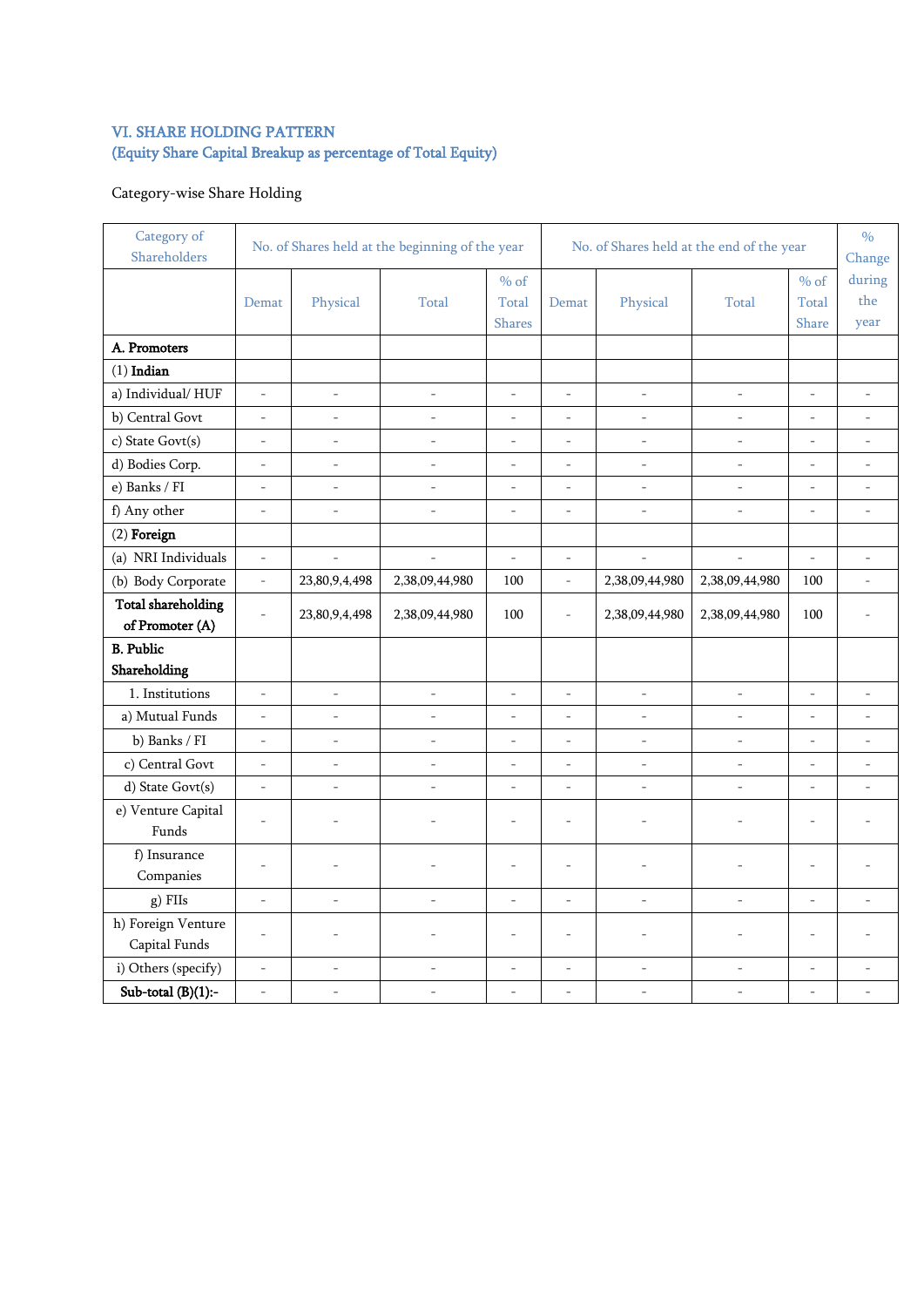| 2. Non-Institutions         |                          |                          |                          |                          |                          |                          |                          |                          |                          |
|-----------------------------|--------------------------|--------------------------|--------------------------|--------------------------|--------------------------|--------------------------|--------------------------|--------------------------|--------------------------|
| a) Bodies Corp.             |                          |                          |                          |                          |                          |                          |                          |                          |                          |
| i) Indian                   | $\bar{a}$                | $\overline{\phantom{0}}$ | $\overline{a}$           | $\bar{a}$                | $\sim$                   | $\overline{a}$           | $\overline{\phantom{a}}$ | $\overline{a}$           | $\overline{\phantom{a}}$ |
| ii) Overseas                | $\overline{\phantom{a}}$ | $\overline{\phantom{0}}$ | $\sim$                   | $\overline{\phantom{a}}$ | $\bar{a}$                | ÷.                       | $\bar{a}$                | L.                       | $\overline{\phantom{a}}$ |
| b) Individuals              | $\overline{\phantom{a}}$ | $\overline{\phantom{0}}$ | ÷.                       | $\bar{a}$                | $\sim$                   | ÷.                       | $\bar{a}$                | $\overline{\phantom{a}}$ | $\overline{\phantom{a}}$ |
| i) Individual shareholders  |                          |                          |                          |                          |                          |                          |                          |                          |                          |
| holding nominal share       | $\equiv$                 | $\overline{\phantom{0}}$ |                          | $\overline{\phantom{a}}$ |                          |                          |                          | $\overline{a}$           |                          |
| capital up to Rs. 1 lakh    |                          |                          |                          |                          |                          |                          |                          |                          |                          |
| ii) Individual shareholders |                          |                          |                          |                          |                          |                          |                          |                          |                          |
| holding nominal share       | $\equiv$                 |                          |                          | $\overline{\phantom{a}}$ |                          |                          |                          | $\overline{a}$           |                          |
| capital in excess of Rs 1   |                          |                          |                          |                          |                          |                          |                          |                          |                          |
| lakh                        |                          |                          |                          |                          |                          |                          |                          |                          |                          |
| c) Others (specify)         | ÷.                       | $\overline{\phantom{0}}$ | $\overline{\phantom{a}}$ | $\sim$                   | $\bar{a}$                | $\overline{\phantom{a}}$ | $\sim$                   | $\overline{a}$           | $\sim$                   |
| Non Resident Indians        | $\sim$                   | $\overline{\phantom{0}}$ | $\sim$                   | $\bar{a}$                | $\sim$                   | $\overline{\phantom{0}}$ | $\overline{\phantom{a}}$ | ÷.                       | $\overline{\phantom{a}}$ |
| Overseas Corporate Bodies   | $\equiv$                 | $\overline{\phantom{a}}$ | $\equiv$                 | $\bar{a}$                | $\sim$                   | $\overline{\phantom{a}}$ | $\sim$                   | $\overline{a}$           | $\sim$                   |
| Foreign Nationals           | $\overline{\phantom{a}}$ | $\overline{\phantom{0}}$ | $\sim$                   | $\overline{\phantom{a}}$ | $\sim$                   | $\overline{\phantom{a}}$ | $\overline{\phantom{a}}$ | $\overline{\phantom{a}}$ | $\overline{\phantom{a}}$ |
| <b>Clearing Members</b>     | $\overline{\phantom{a}}$ | $\overline{\phantom{0}}$ |                          | $\overline{\phantom{a}}$ | $\equiv$                 | $\overline{\phantom{0}}$ | $\overline{\phantom{a}}$ | $\overline{\phantom{a}}$ | $\overline{\phantom{a}}$ |
| Trusts                      | ÷.                       | $\bar{ }$                | $\overline{\phantom{a}}$ | $\bar{a}$                |                          | $\overline{\phantom{a}}$ | $\overline{\phantom{a}}$ | L.                       | $\overline{\phantom{a}}$ |
| Foreign Bodies - D R        | $\overline{\phantom{a}}$ | $\overline{\phantom{0}}$ | $\sim$                   | $\bar{a}$                | $\sim$                   | ÷.                       | $\overline{\phantom{a}}$ | ÷.                       | $\sim$                   |
| Sub-total $(B)(2)$ :-       | ÷,                       | $\bar{ }$                | $\overline{a}$           | $\bar{a}$                | $\sim$                   | $\overline{\phantom{0}}$ | $\overline{\phantom{a}}$ | $\overline{\phantom{a}}$ | $\overline{\phantom{a}}$ |
| Total Public Shareholding   | $\overline{\phantom{a}}$ | L.                       |                          | $\sim$                   |                          |                          |                          | $\overline{a}$           |                          |
| $(B)=(B)(1)+(B)(2)$         |                          |                          |                          |                          |                          |                          |                          |                          |                          |
| C. Shares held by           |                          |                          |                          |                          |                          |                          |                          |                          |                          |
| Custodian for GDRs &        | $\equiv$                 |                          |                          | $\overline{\phantom{a}}$ |                          |                          |                          | $\overline{\phantom{a}}$ |                          |
| <b>ADRs</b>                 |                          |                          |                          |                          |                          |                          |                          |                          |                          |
| Grand Total (A+B+C)         | $\blacksquare$           | 23,80,9,4,498            | 2,38,09,44,980           | 100                      | $\overline{\phantom{0}}$ | 2,38,09,44,980           | 2,38,09,44,980           | 100                      | $\blacksquare$           |

# B) Shareholding of Promoter-

| S.N            | Shareholder's<br>Name                    | Shareholding at the beginning of | the year                                  |                                                                                    | Shareholding at the end of the year |                                           |                                                                           |                                                   |
|----------------|------------------------------------------|----------------------------------|-------------------------------------------|------------------------------------------------------------------------------------|-------------------------------------|-------------------------------------------|---------------------------------------------------------------------------|---------------------------------------------------|
|                |                                          | No. of Shares                    | % of total<br>Shares of<br>the<br>Company | $%$ of<br><b>Shares</b><br>Pledge<br>d/<br>encum<br>bered<br>to<br>total<br>shares | <i>No. of Shares</i>                | % of total<br>Shares of<br>the<br>Company | $\%of$<br><b>Shares</b><br>Pledged /<br>encumber<br>ed to total<br>shares | % change in<br>shareholding<br>during the<br>year |
| 1              | Wonderful<br><b>Stars Pte</b><br>Limited | 23,80,30,878                     | 99.97%                                    | $\overline{\phantom{a}}$                                                           | 2,38,03,08,780                      | 99.97%                                    |                                                                           | $0\%$                                             |
| $\overline{2}$ | Aptech<br>Electronics<br>Pte<br>Limited  | 63,620                           | 0.03%                                     |                                                                                    | 636200                              | 0.03%                                     |                                                                           | $0\%$                                             |
|                | Total                                    | 23,80,94,498                     | 99.97%                                    | $\overline{\phantom{a}}$                                                           | 2,38,09,44,980                      | 99.97%                                    |                                                                           | $0\%$                                             |

\* Pursuant to the approval of the Shareholders in the meeting held on  $29<sup>th</sup>$  May 2020, The Company has sub divided the Face Value of Shares from INR 100 to INR 10 per Share.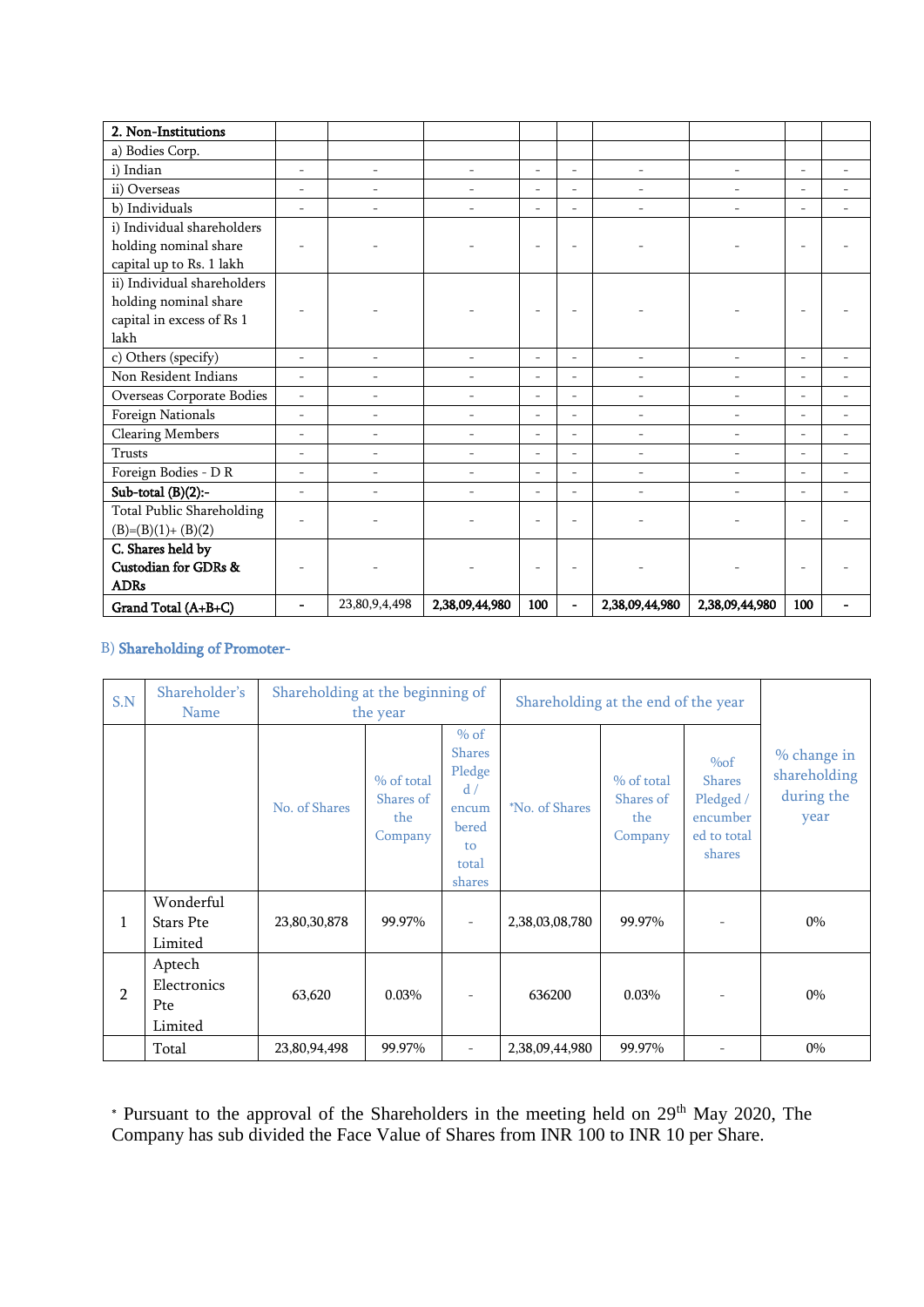#### C) Change in Promoters' Shareholding (please specify, if there is no change)

| S.N.           | <b>Particulars</b>                       |                       | Shareholding at the |                | <b>Cumulative Shareholding during</b> |
|----------------|------------------------------------------|-----------------------|---------------------|----------------|---------------------------------------|
|                |                                          | beginning of the year |                     | the year       |                                       |
|                |                                          | No. of                | % of total          | *No. of shares | $%$ of total                          |
|                |                                          | shares                | shares of the       |                | shares of the                         |
|                |                                          |                       | Company             |                | Company                               |
|                | At the beginning of the year             | 23,80,94,498          | 100%                | 2,38,09,44,980 | 100%                                  |
|                | Decrease in<br>Date wise Increase /      |                       |                     |                |                                       |
|                | Promoters Shareholding during the        |                       |                     |                |                                       |
| $\overline{2}$ | year specifying the reasons for increase | No Change             | No change           | No change      | $0\%$                                 |
|                | decrease (e.g. allotment /transfer /     |                       |                     |                |                                       |
|                | bonus/ sweat equity etc.):               |                       |                     |                |                                       |
| 3              | At the end of the year                   | 23,80,94,498          | 100%                | 2,38,09,44,980 | 100%                                  |

 \* Pursuant to the approval of the Shareholders in the meeting held on 29th May 2020, The Company has sub divided the Face Value of Shares from INR 100 to INR 10 per Share.

D) Shareholding Pattern of top ten Shareholders:

#### (Other than Directors, Promoters and Holders of GDRs and ADRs):

#### NIL

E) Shareholding of Directors and Key Managerial Personnel:

-NIL-

#### V) INDEBTEDNESS

| <b>Particulars</b>                               | <b>Secured Loans</b><br>excluding                   | <b>Unsecured Loans</b>       | <b>Deposits</b> | <b>Total Indebtedness</b> |  |  |  |  |  |
|--------------------------------------------------|-----------------------------------------------------|------------------------------|-----------------|---------------------------|--|--|--|--|--|
|                                                  | deposits                                            |                              |                 |                           |  |  |  |  |  |
|                                                  | Indebtedness at the beginning of the financial year |                              |                 |                           |  |  |  |  |  |
| Principal Amount<br>i)                           | $\overline{\phantom{0}}$                            | $\qquad \qquad \blacksquare$ |                 |                           |  |  |  |  |  |
| ii) Interest due but not paid                    | -                                                   | $\qquad \qquad$              |                 |                           |  |  |  |  |  |
| iii) Interest accrued but not due                | ۰                                                   |                              |                 |                           |  |  |  |  |  |
| Total (i+ii+iii)                                 |                                                     |                              |                 |                           |  |  |  |  |  |
| Change in Indebtedness during the financial year |                                                     |                              |                 |                           |  |  |  |  |  |
| * Addition                                       | $\qquad \qquad$                                     | $\overline{\phantom{0}}$     |                 |                           |  |  |  |  |  |
| * Reduction                                      |                                                     |                              |                 |                           |  |  |  |  |  |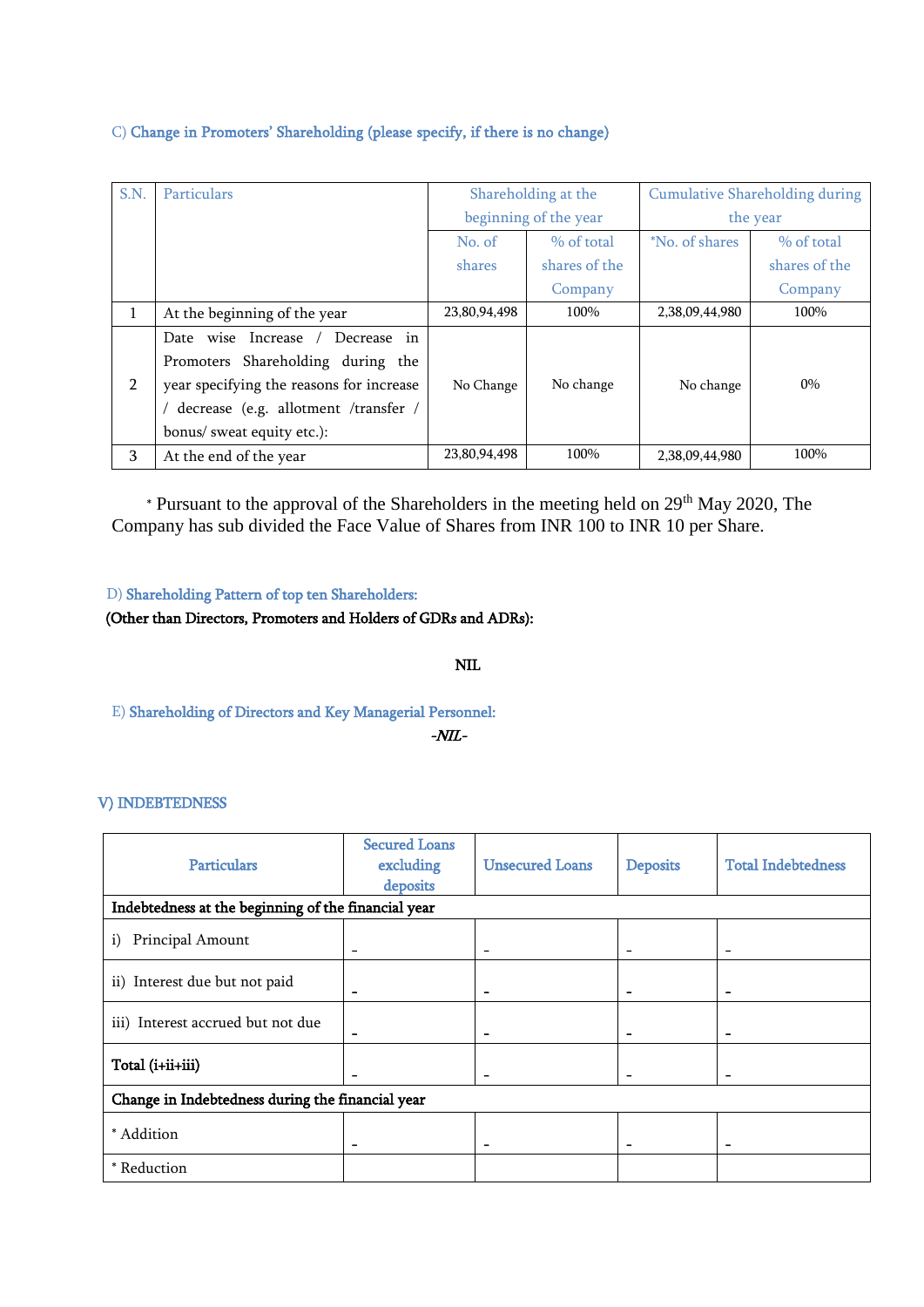|                                   | $\qquad \qquad \blacksquare$                  |  |  |  |  |  |  |  |
|-----------------------------------|-----------------------------------------------|--|--|--|--|--|--|--|
| Net Change                        | $\overline{\phantom{0}}$                      |  |  |  |  |  |  |  |
|                                   | Indebtedness at the end of the financial year |  |  |  |  |  |  |  |
| i) Principal Amount               | $\overline{\phantom{a}}$                      |  |  |  |  |  |  |  |
| ii) Interest due but not paid     | -                                             |  |  |  |  |  |  |  |
| iii) Interest accrued but not due | -                                             |  |  |  |  |  |  |  |
| Total (i+ii+iii)                  | $\qquad \qquad$                               |  |  |  |  |  |  |  |

#### REMUNERATION OF DIRECTORS AND KEY MANAGERIAL PERSONNEL-

#### A. Remuneration to Managing Director, Whole-time Directors and/or Manager:

| S.N.           | Particulars of Remuneration                                              | Name of MD/WTD/ Manager    | Total      |
|----------------|--------------------------------------------------------------------------|----------------------------|------------|
|                |                                                                          |                            | Amount     |
|                |                                                                          | DIRECTOR - Chien Liang Liu | <b>INR</b> |
| 1              | Gross salary                                                             | 24,00,000                  | 24,00,000  |
|                | (a) Salary as per provisions contained in section $17(1)$ of the Income- |                            |            |
|                | tax Act, 1961                                                            |                            |            |
|                | (b) Value of perquisites u/s 17(2) Income-tax Act, 1961                  |                            |            |
|                | (c) Profits in lieu of salary under section 17(3) Income- tax Act, 1961  |                            |            |
| $\overline{2}$ | <b>Stock Option</b>                                                      | $\overline{\phantom{a}}$   |            |
| 3              | Sweat Equity                                                             |                            |            |
|                | Commission                                                               |                            |            |
| 4              | - as % of profit                                                         |                            |            |
|                | - others, specify                                                        | $\overline{\phantom{a}}$   |            |
| 5              | Others, please specify                                                   |                            |            |
|                | Total $(A)$                                                              | 24,00,000                  | 24,00,000  |
|                | Ceiling as per the Act                                                   |                            |            |

#### **B.** Remuneration to other directors

-NIL-

## C. Remuneration to key managerial personnel other than MD/Manager/WTD

| S.No. | Particulars of Remuneration                                                               | Name of the Whole time<br><b>Company Secretary</b> | <b>Total Amount</b> |
|-------|-------------------------------------------------------------------------------------------|----------------------------------------------------|---------------------|
|       |                                                                                           | Ramachandran Kunnath<br>Company Secretary          | <b>INR</b>          |
|       | Gross salary                                                                              | 69,21,046                                          | 69,21,046           |
|       | (a) Salary as per provisions contained in section $17(1)$ of the Income-<br>tax Act, 1961 |                                                    |                     |
|       | (b) Value of perquisites u/s 17(2) Income-tax Act, 1961                                   |                                                    |                     |
|       | (c) Profits in lieu of salary under section 17(3) Income-tax Act, 1961                    |                                                    |                     |
|       | <b>Stock Option</b>                                                                       |                                                    |                     |